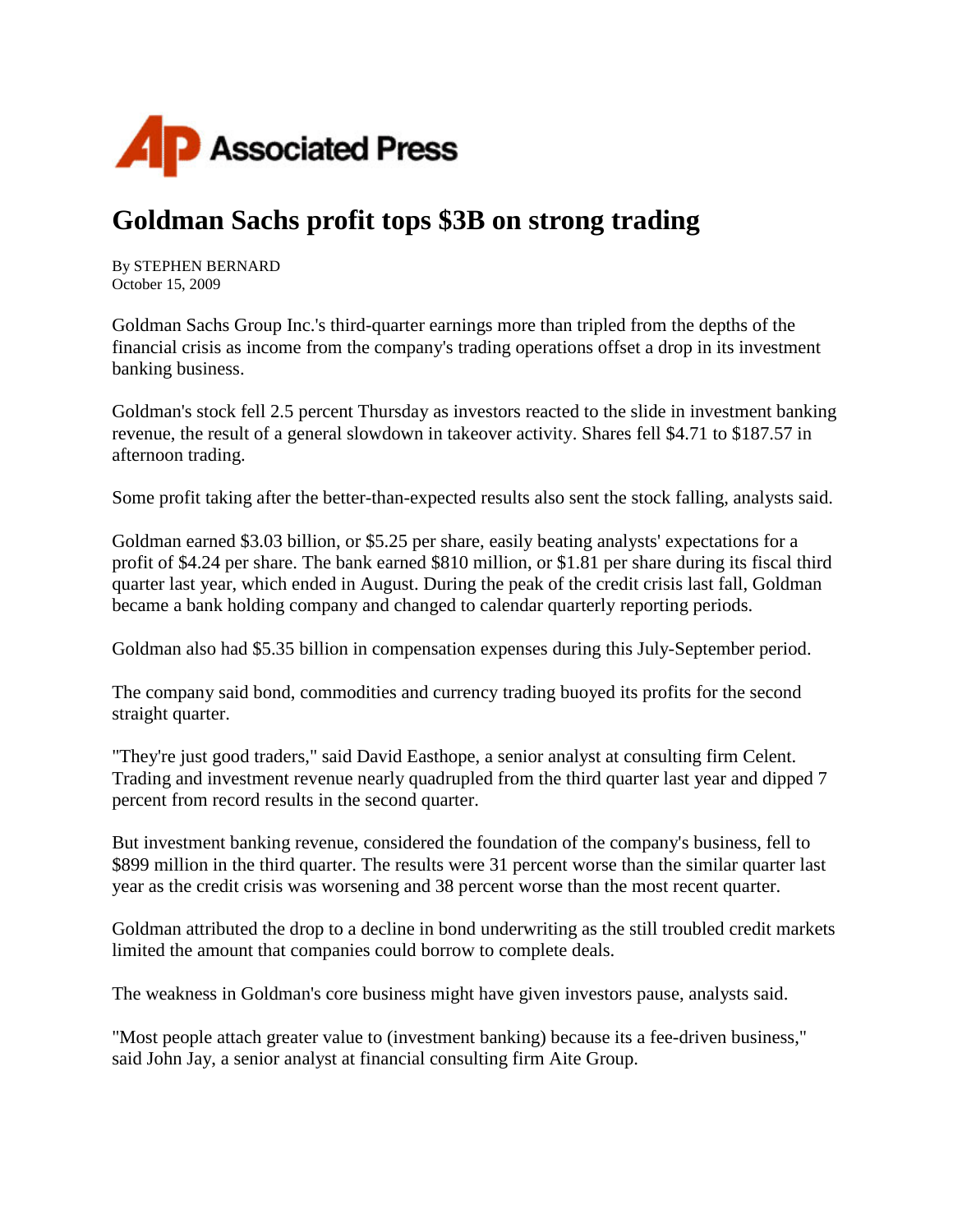Goldman, like other Wall Street banks, makes its money in investment banking by charging fees to underwrite bond sales or stock offers, or to manage mergers and acquisitions. Analysts like to see strength in that division because it is usually the most stable source of money for a Wall Street bank when the economy is strong.

It also is considered less risky than operations like trading, which are prone to wild market swings, and can cost a bank big if they make the wrong bets.

The investment banking business would have fared even worse were it not for strong stock underwriting activity. As the stock market has rebounded, Goldman was able to leverage its strong reputation to help companies issue new shares to take advantage of the rising market.

Lloyd Blankfein, the company's chairman and CEO, said Goldman is starting to see a rebound across many of its businesses even as the broader economy and consumers continue to struggle with rising unemployment and mounting loan losses.

"Although the world continues to face serious economic challenges, we are seeing improving conditions and evidence of stabilization, even growth, across a number of sectors," Blankfein said in a statement.

The company did note in its earnings statement that the backlog of investment banking business "increased significantly" in the third quarter, which means fourth-quarter results could be in line for a sharp uptick.

Goldman, which has outperformed other financial companies for years, has been the strongest bank throughout the financial crisis. It had less exposure to toxic mortgage-backed securities than other companies and also has been more aggressive in its trading.

As an investment bank, its exposure to traditional consumer loans, like mortgages and credit cards, that have plagued traditional banks like Citigroup Inc. and Bank of America Corp., is limited.

Its continued strength throughout the downturn allowed Goldman to quickly repay the \$10 billion government bailout it received at the height of the credit crisis. That repayment was also done, in part, to rid the bank of restrictions on annual compensation that were attached to the loan. Goldman has been criticized for giving employees big paychecks despite the weak economy.

David Viniar, Goldman's chief financial officer, said during a call with reporters that the bank has made no decisions on year-end bonuses yet, and it will not make any determinations on how much to pay employees until the end of the year.

He said the bank is "very focused on the economic climate" and that will be taken into account when decisions are made.